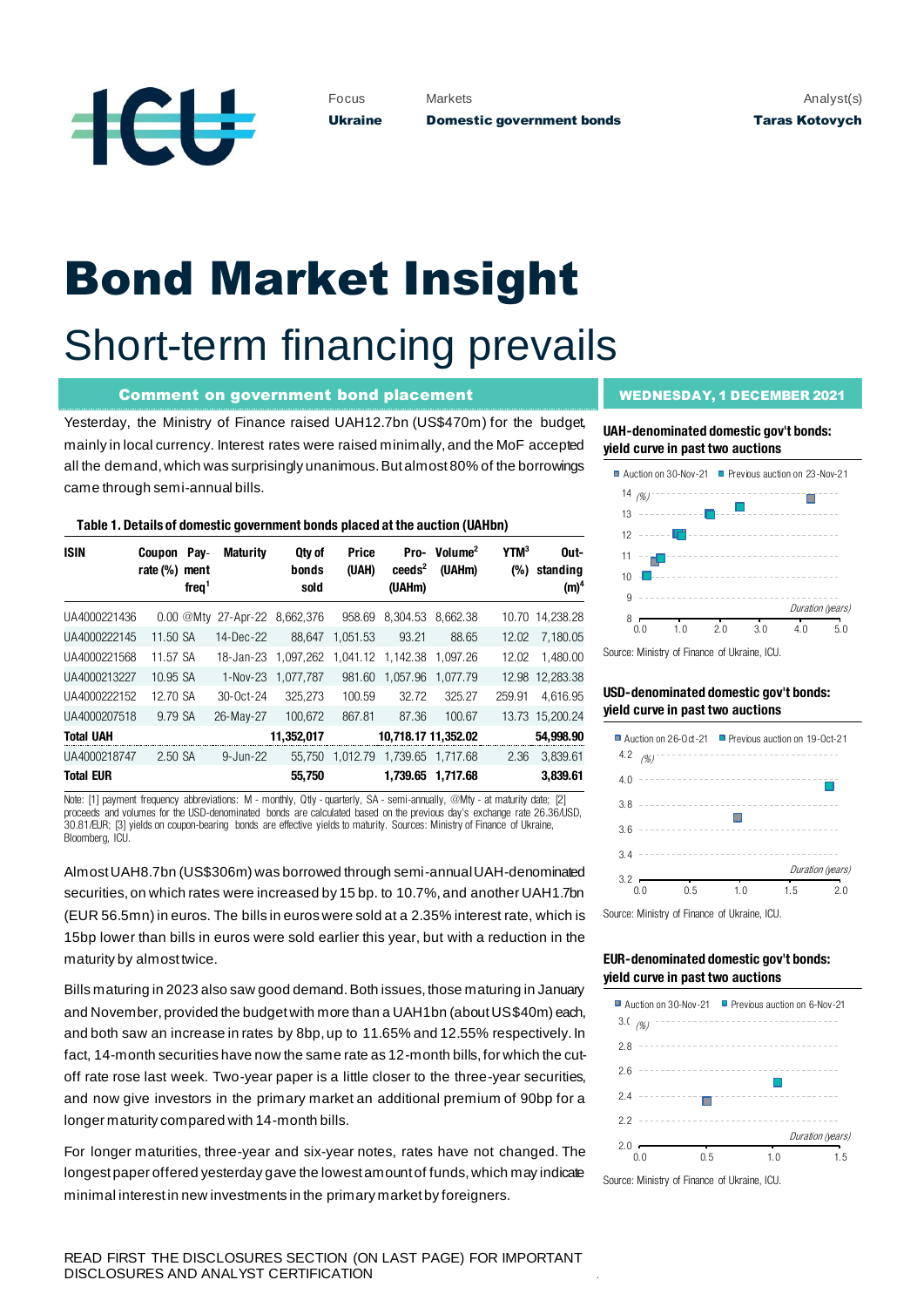However, the Ministry was able to almost completely refinance the debt redemptions in local currency planned for today, but they will have to add several hundred million hryvnias to pay off the principal amount of debt and another billion hryvnias to pay the interest. This is a very good result, but the fact that borrowings are mainly for the short term increases the need for borrowing next year, although it allows to improve budget financing in the absence of active inflows from foreigners and to raise interest rates only gradually.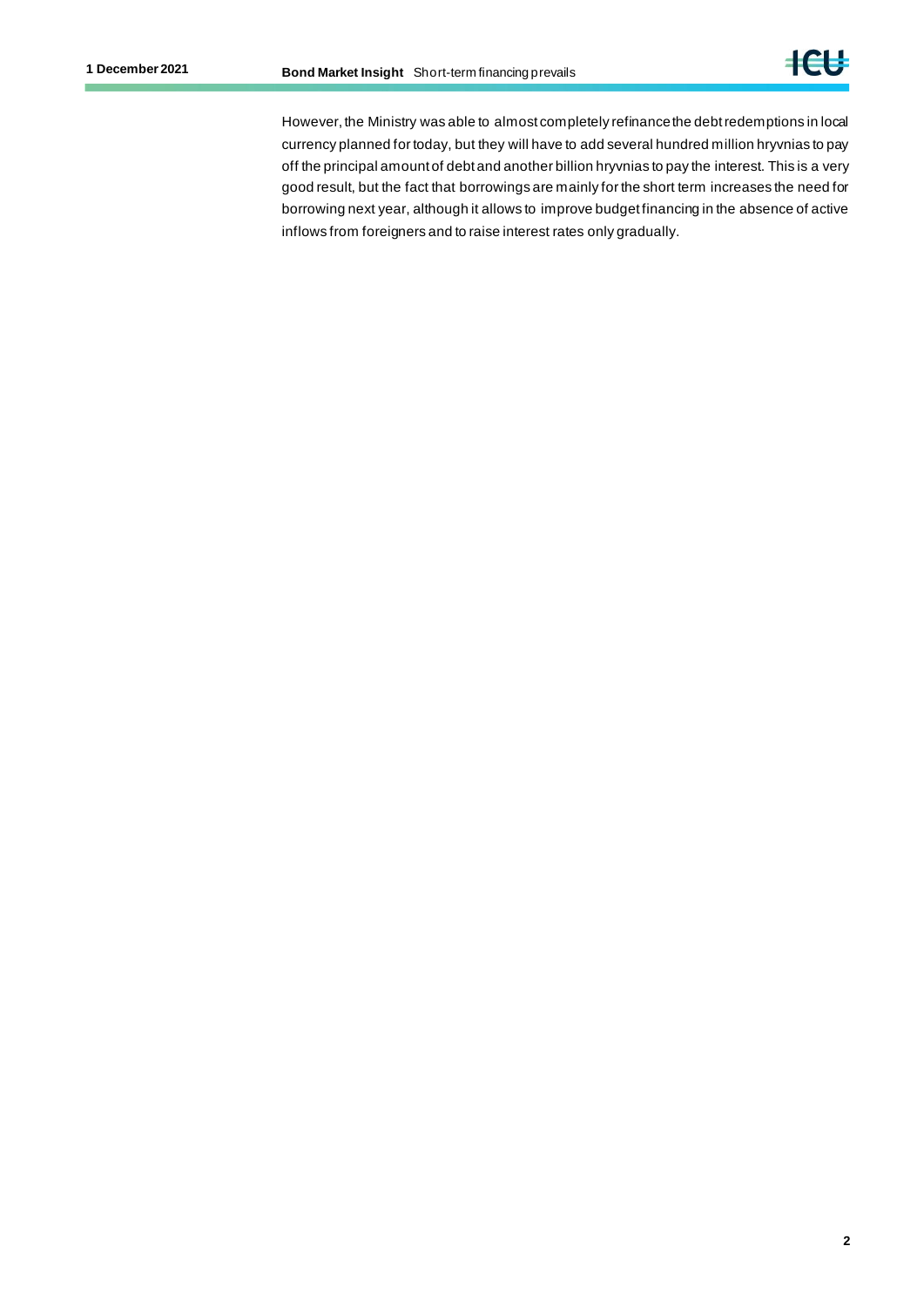# Appendix: Yields-to-maturity, repayments

Chart 1. Three-year history of domestic government bond placements at primary market: proceeds (in billions) and yields-to-maturity (%)





# Chart 2. Future repayments on domestic government bonds (in billions of currency)

12.7 51.9 54.4 46.6 39.2 21.1 36.0 37.2 25.3 9.5 28.9  $20.2 - 16.8$ 3.8 ر<br>14.4 15.3 11.7 12.5 8.7  $10<sub>0</sub>$ 7.2 5.7 5.7 5.1 3.5  $\Omega$ 10 20 30 40 50 60 70 80 (UAHbn) **Principal** Interest

4Q21 1Q22 2Q22 3Q22 4Q22 1Q23 2Q23 3Q23 4Q23 1Q24 2Q24 3Q24 4Q24

UAH-denominated domestic government bonds USD-denominated domestic government bonds



Source: Ministry of Finance of Ukraine, ICU. Source: Ministry of Finance of Ukraine, ICU.

## Chart 3. Fair value of domestic government bonds as calculated by NBU versus placements via primary market auctions

10.7 4 5 6 7 8 9 10 11 12 13 14  $YTM(%)$ 0 1 2 3 4 5 6 7 Years to maturity ■ Fair value of domestic sovereign bonds (UAH) on 1-Dec-21 ■ Auction on 30-Nov-21

Source: National Bank of Ukraine, Ministry of Finance of Ukraine, ICU. Source: National Bank of Ukraine, Ministry of Finance of Ukraine, ICU.

UAH-denominated domestic government bonds USD- and EUR-denominated domestic government bonds

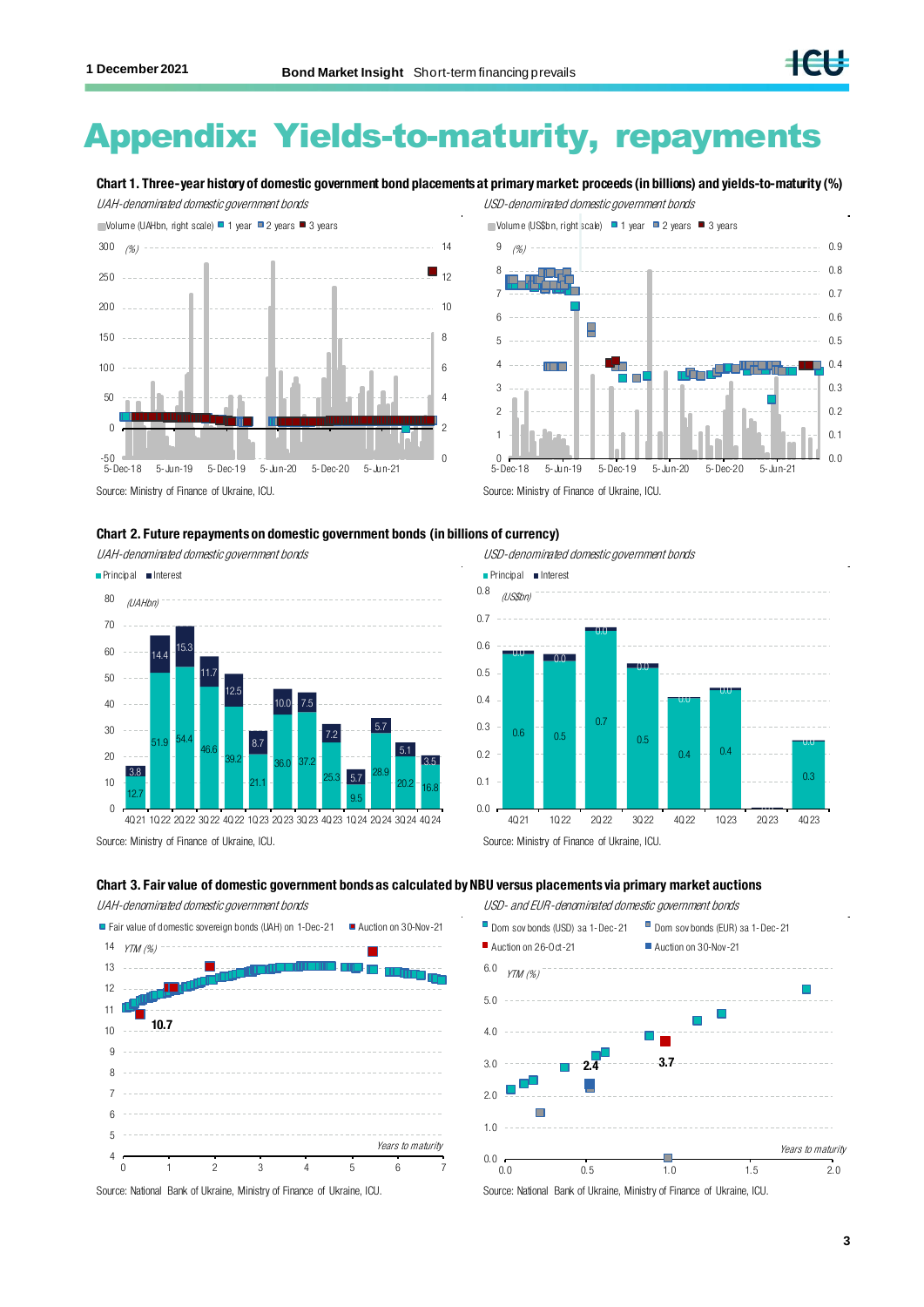**This page is intentionally left blank.**